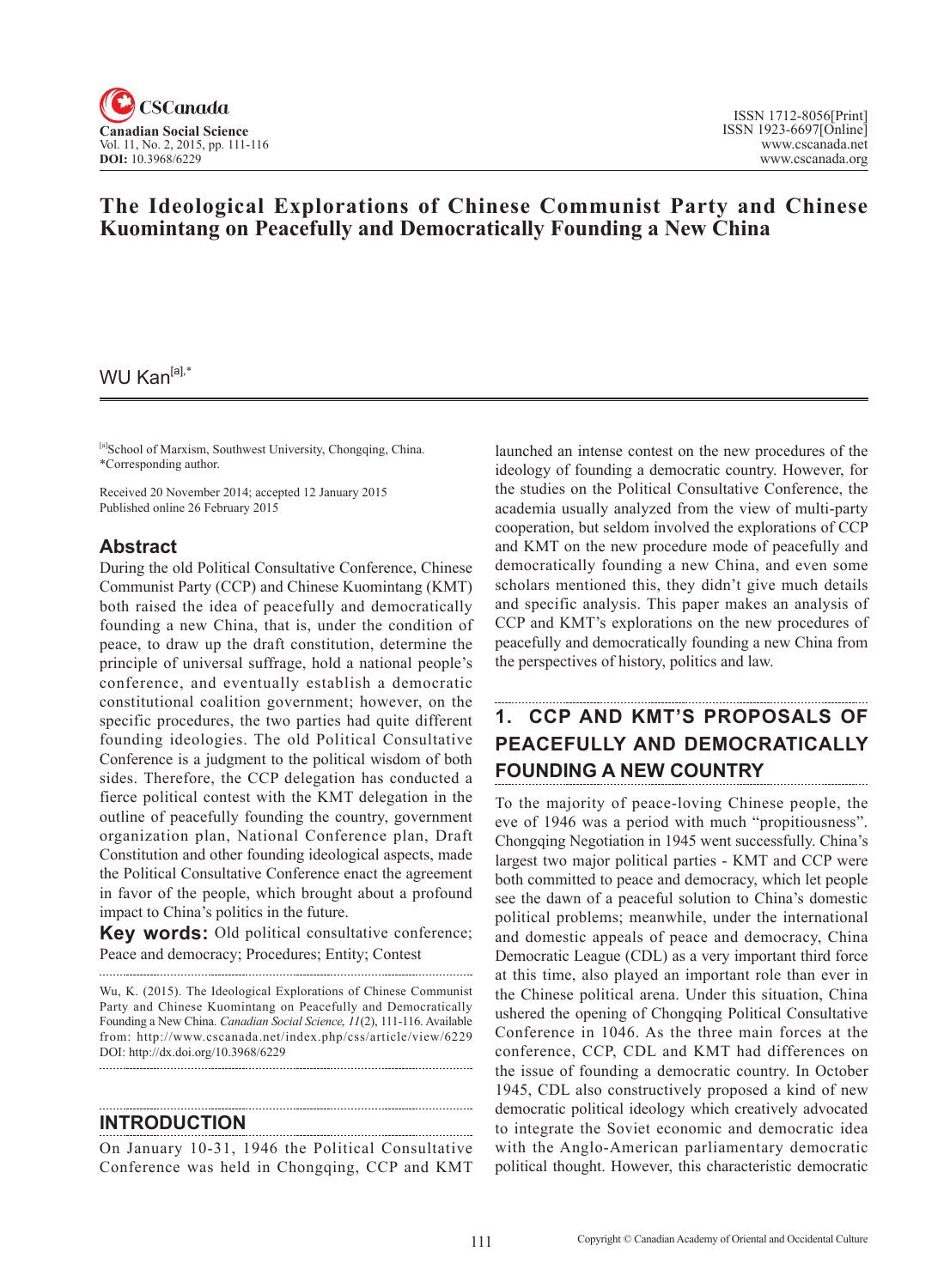founding ideology was miles apart from the target of KMT with arbitrary power. On the one hand, KMT fully assumed presentable looks: only those small, unimportant government department posts could be supplied to democratic parties, personages with no party affiliation and CCP members; on the other hand, or the most important concept and idea, was never to give up oneparty dictatorship. It's not difficult to find that the KMT "democracy" idea, in fact, was all the ornaments and embellishment to maintain its unique "decisive voice" in the Chinese political arena—"Jiang democracy" thought. This democratic idea was not consistent with the founding ideology of "peace, democracy and solidarity" proposed by CCP in August 1945, also certainly did not belong to the Soviet-style, and even was quite different from the Anglo-American countries whose democratic political ideas were quite advanced. At that time CCP advocated to establish a peaceful democratic coalition government, seeking to obtain a real powerful "voice" rather than the absolute leadership in the Chinese political arena, which had some differences with CCP's New Democratic Guideline. It can be seen that to propose this claim, CCP made the biggest tolerance and compromise, which were however impossible to realize at that time.

Though the three forces had different ideologies on founding a new China, they all attached great importance to the procedures in favor of their own to achieve their founding ideals. From the perspective of jurisprudence, procedure is an important guarantee for the entity and result. At that time CCP had a relatively weaker strength compared with KMT, in order to establish a peaceful and democratic new China, CCP firstly must have ensured a protection from the legal procedures. That is, CCP must have fought for reasonable procedures to restrain KMT's attempt from continuing the one-party dictatorship. Therefore, as the first important part of found a peaceful and democratic country political ideology, the procedures won a high attention from CCP. Thus, it was a judgment to the political wisdom of both sides to the upcoming Political Consultative Conference.

# **2. THE CONTEST BETWEEN CCP AND KMT ON THE NEW PROCEDURES OF FOUNDING A PEACEFUL AND DEMOCRATIC COUNTRY IDEOLOGIES**

At 10:00 on January 10, 1946, the Political Consultative Conference was held in Chongqing, and 38 representatives from the parties attended the conference. Firstly, Chiang Kai Shek made an opening statement. He firstly clarified his position in three aspects: "KMT will sincerely treat everyone and act as a democratic model to the whole society", "strive to scrupulously separate public from private interests and put the national benefit ahead of

anything", and "put down the disputes and work together for the country's future". Moreover, Chiang's government also promised "freedom to all people", "all parties are equal in front of the laws", "implement a real universal suffrage", and "release political prisoners except for the traitors and those who did have harmful behaviors to the Republic of China", etc.. $<sup>1</sup>$  When we analyze Chiang's</sup> opening speech, especially his "show consideration for the national interest and face up to the country's future" associated with his "four promises", we can vaguely observe KMT's procedure claims of "founding a peaceful and democratic country", that is, on the premise of taking consideration of "Republic of China's national interests and face up to the country's (under KMT party-state system) future", in order to safeguard "peaceful unification" of the country, established a "joint government" which was mainly based on KMT and included a handful of representatives from other parties; established the Constitution, conducted" universal suffrage, and implemented the "KMT one-party dominated constitutionalism" stipulated by the Constitution. For its definition of political prisoners, the stipulation of "except for those who did have harmful behaviors to the Republic of China" was also quite thought-provoking. *Xinhua Daily*  editorial pointed out that there was a debate on the issue of releasing political prisoners at the Political Consultative Conference on  $14<sup>th</sup>$ , in fact, this was not an issue for debate, but an issue for immediate implementation. ...... In the minutes of talks between CCP and KMT, all political prisoners should have been released except for the traitors, but then the government's representation required to exclude those who did have harmful behaviors to the Republic of China. This provision was totally not necessary.2

Next was the speech of the CCP delegation Zhou Enlai, who emphasized that "the implementation of the principle of founding a peaceful country" could not be changed, at this stage it must have implemented "partisan equality legalization," "politics democratization", "army nationalization" and other propositions. In compliance with the Common Programme, set up a coalition government with joint participation and cooperation of the patriots without party affiliation and the parties as soon as possible in the transition period (Compiled by Chinese Communist Party, para.8, 1981, p.136) . Only with such a foundation of peaceful solidarity and democratic unification, China could conduct a genuine people's general election, implement a democratic constitutionalism, and carry out a real agricultural reform and industrial construction. He welcomed the four

<sup>1</sup> Chiang Kai Shek's speech at the opening ceremony of the Political Consultative Conference. (1946, January 11, 1946). *Chongqing:* 

*On the Prompt Release of Political Prisoners* (1946, January 17). Chongqing: Xinhua Daily Editorial.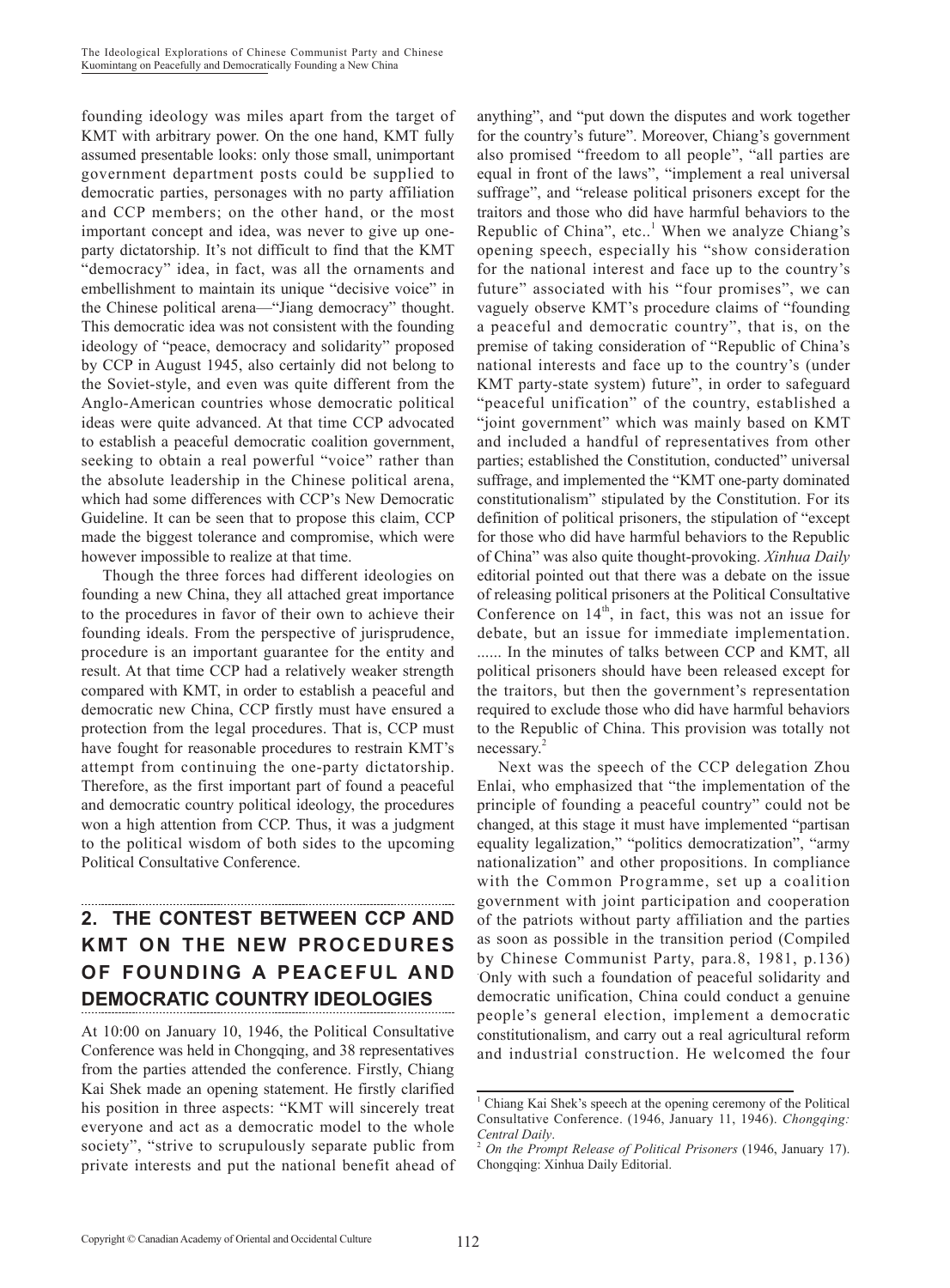decisions which Chiang just announced and was willing to fight for the realization of the four rights. This statement conveyed CCP's new ideology to find a peaceful, democratic and joint government: The first condition of establishing a joint government was truce, which was before any discussion of the State affairs.

During the following parts of the Political Consultative Conference, CCP and KMT launched a full contest around their own procedure propositions of founding a peaceful and democratic country.

Firstly, on the issue of restructuring government, since it involved the problems of the people's fundamental freedom rights and local authorities, it firstly needed to give assurance on the procedure of reorganizing the government. Because the procedural justice is to protect the human rights and constrain the powers. As per 1215 British *Great Charter of Liberty*, procedural justice is the due process of legal procedure establishment and operative process which take justice as the rational core, restrict the powers and protect the human rights. Rawls also pointed out in *Theory of Justice* that, "a good procedure must be fair in both the procedure and result, just as dividing a cake, if the knife holder is required to take the last piece, in order to avoid a loss, he can only divide equally." (Rawls, 1988, p.184) Therefore, the restructuring of government was one of CCP's main appeals to pursue a new mode of peace and democracy. So in the fourth meeting of the Political Consultative Conference on January 14<sup>th</sup>, CCP representative immediately saw through the trick of *The Views on the Expansion of Government Organizations* advocated by the KMT representative Wang Shijie. The CCP representative Dong Biwu proposed *The Eight Proposals on the Restructuring of Government Organizations* to deal with the attempt of KMT. The first, the Common Program should have had the ideology of "People's right of freedom"; the second, the highest decision-making organ was "Government Committee", which could decide government officials; the third, the number of government officials from large party should have had a limitation, accounting for up to one-third of the total number, etc.. (Dong, 1946) Later, Zhou Enlai also made a supplementary statement on people's rights of freedom, asked the government to fully achieve the four promises Chiang made at the opening ceremony, and immediately released Zhang Xueliang and Yang Hucheng as well as other political prisoners (Zhou, 1946).

Secondly, on the issue of the common implementary guideline, the two sides had a considerable divergence, especially in relation to whether to continue the one-party dictatorship or practice multi-party cooperation. Because when the Constitution was not worked out, the common implementary guideline was the important criterion to bind the parties' conducts, a guiding document to develop specific implementary measures, and an important procedure to implement democratic constitutionalism.

Therefore, CCP has conducted a resolute struggle against KMT on the implementation of the founding guideline of peace and democracy. On January 15, the Public Consultative Conference held five meetings for the debate in terms of the common implementary guideline, which Wu Tiecheng on behalf of KMT required to draw up with reference to *The Guideline of Fighting against the Japanese and Founding a New China*. Dong Biwu contradictorily expressed CCP's attitude of the common implementary guideline at the meeting, clearly put forward ten proposals in *The Draft Guideline of Peacefully Founding a New China* to ensure the successful realization of the basic principles of a peaceful founding. Dong Biwu said this was the basic spirit of *The Draft Guideline of Peacefully Founding a New China* which would be submitted to the Conference later. On January 16, the CPC delegation formally submitted *The Draft Guideline of Peacefully Founding a New China* to the Conference. The draft guideline is composed of ten clauses and forty-eight terms, which fully reflect CCP's proposition for peacefully building a new China (Compiled by Chinese Communist Party, para.4, 2004, p.361).

Thirdly, during the discussions of the National Conference, because the National Conference involved the issue of the representatives of National Conference, which was directly and closely related to the establishment and implementation of the Constitution, CCP and KMT had a very tense debate in the meeting on January 17. The KMT delegation directly put forward T*he Opinions on National Conference* which advocated that KMT took on all old representatives, holding that it should have performed as a decade ago, which, of course was not accepted by the representatives of CCP and other parties. CCP representatives Deng Yingchao, Wu Yuzhang, etc., stressed at the Conference that all propositions must have been realistic and met the needs of most people, established a new electoral law and organizational law and generally elected the representatives. On January 18 the Political Consultative Conference held the eighth meeting to continue to discuss the issue of National Conference. Chen Lifu made a speech to defend the one-party rule of KMT, holding that China could only take the one-party system and the old representatives had been democratically elected. He said, "some people have criticized that the National Conference to designate representatives was not democratic, in fact, to get China into democracy takes quite a long time." The CCP representative Deng Yingchao immediately stood up and refuted Chen Lifu that she believed China's democratization process indeed needed a certain period of time, but even in today's China to designate the representatives was not democratic and unnecessary. Chen Lifu also plausibly said, "KMT's rule the country by a party follows the example of the Soviet Union. Today we criticize the one-party system with the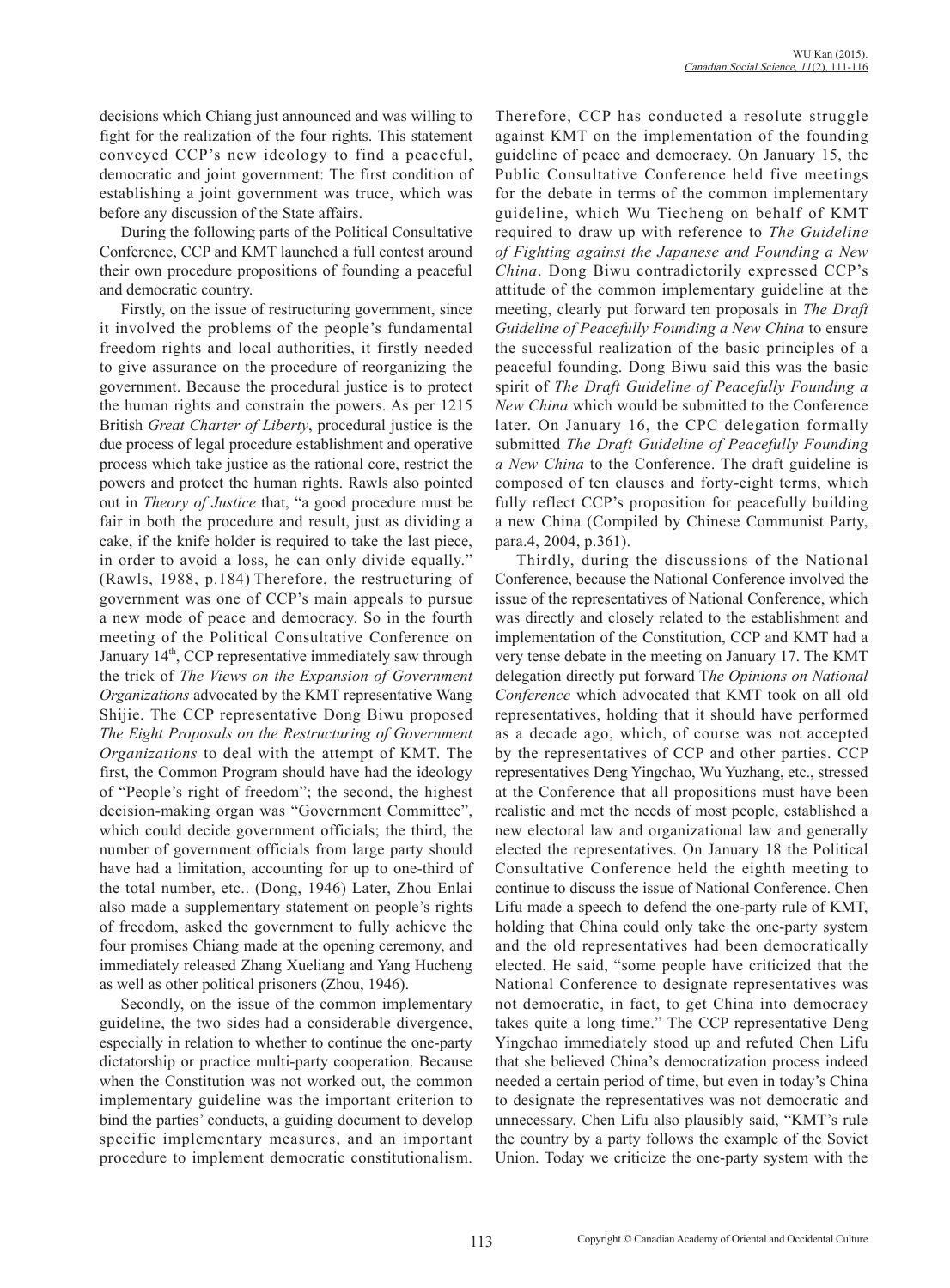theory of multi-party, nothing can be resolved." (Fan, 2005, p.256) Lu Dingyi said,

we believe that the feature of the Soviet Union system is to make the powerless worker, peasants and the intellectuals have the rights. If KMT learns this system and lets worker, peasants and the intellectuals have the rights, that should be grateful, but the fact is what we can see.

Chen Lifu said that the ratio of KMT representatives in National Conference was even less than the "three three system" advocated by CCP. In this regard, Lu Dingyi retorted,

The list of the old representatives of National Conference has been issued. It is said that the number of KMT representatives is more than half of the total, taking together with the certain representatives and designated representatives, if it's said that the number of KMT representatives at National Conference is less than the number of CCP members in advocacy organizations under the "three three system", it is difficult to believe.

Finally, on the issue of the draft Constitution, the two sides also had a fierce struggle. From the perspective of jurisprudence, the Constitution is the fundamental law of a country and is the "mother law" to develop all other laws. It provides for the form of state system and government system of a country, and is the ultimate goal for the new procedures of peace and democracy – the implementation of constitutionalism. From KMT and CCP's speeches at the Conference, it's no doubt that they both advocated to implement constitutionalism in China, but they had different requirements of procedures and specific contents. On January 19, the issue of draft Constitution was raised at the ninth meeting. The KMT representative Sun Ke explained the *Five Five Constitution Draft*, which was drawn up in accordance with the principles of "spirit of the five-power Constitution" and "people should have rights and government should have competence". Because the feature of the *Five Five Constitution Draft* is to implement party-state regime and president authoritarianism based on KMT's legal concept of "State and society standard". This legal concept of "State and society stand" restricts and deprives people's right of freedom, whose essence is that people, local government and parliament have no right, and the president has the centralized power (Zeng, 2001, p.312). Wu Yuzhang spoke on behalf of CCP at the Conference that, in fact "decentralization to five institutes means none of them has the rights. Power falls into the president alone, which will easily lead to the disadvantage of personal despotism", thus the draft should have been abolished. Wu Yuzhang also put forward four principles to counter the *Five Five Constitution Draft*, holding that firstly "the Constitution ought to protect the people's rights rather than restrict their rights"; secondly, "the central and local governments should be distributed with equal rights, the power of the president should be constrained and not to be excessive"; further more, "as an autonomous unit, a province should elect its governor and establish a provincial constitution;" finally, "democratic policies in the aspects of military, culture, economy" should have been clearly stipulated (*Wu Yuzhang's Opinion on the Issue,* para.2, 1989, pp.421-422).

### **3. CCP AND KMT HAVE ACHIEVED AN AGREEMENT ON THE NEW PROCEDURES OF THE FOUNDING I D E O L O G Y O F P E A C E A N D DEMOCRACY**

Though 22 days of consultations and negotiations in the Political Consultative Conference were long and arduous, it has eventually achieved some results. "The government organization plan, National Conference plan, guideline of peacefully founding a new China, military issue plan, draft Constitution" and other agreements have been passed: the parties have made equal consultations under the guidance of the founding ideology of peace and democracy, established a new government by the reorganization of the old government, established the common implementary guideline of peacefully and democratically founding a new China, drew up a Constitution draft of peacefully and democratically founding a new China, and determined the representative election method of the National Conference. For the new procedures of the founding ideology of peace and democracy, it has been agreed that the National Conference would be held and the formal Constitution would be established; finally, in accordance with the Constitution, a democratic constitutional coalition government would be established by election.

Firstly, *The Guideline of Peacefully Founding a New China* which has been issued by the Conference provided for the procedures of the peaceful and democratic founding in the form of government administrative program: the government after reorganization should have transformed from the completion of KMT's "political tutelage" to a government which implemented constitutionalism in the transition period. "Security of people's basic democratic rights and recognition of the coalition government" and other unimaginable things could be firstly fulfilled under the principles of "parties are equal and legitimate" and "political disputes to be resolved by political means". (Compiled by Chongqing Political Cultural, para.4, 989, p.6) With the joint efforts of CCP, democratic parties and personages without party affiliation, the Political Consultative Conference also has passed the National Conference Plan in favor of the people, which stipulated that the total number of the National Conference representatives was 2050, and "increases 700 other party members and community leaders". (Yan, 1991, p.623)

Secondly, the issued Draft Constitution stipulated that: The legislature worked as the State highest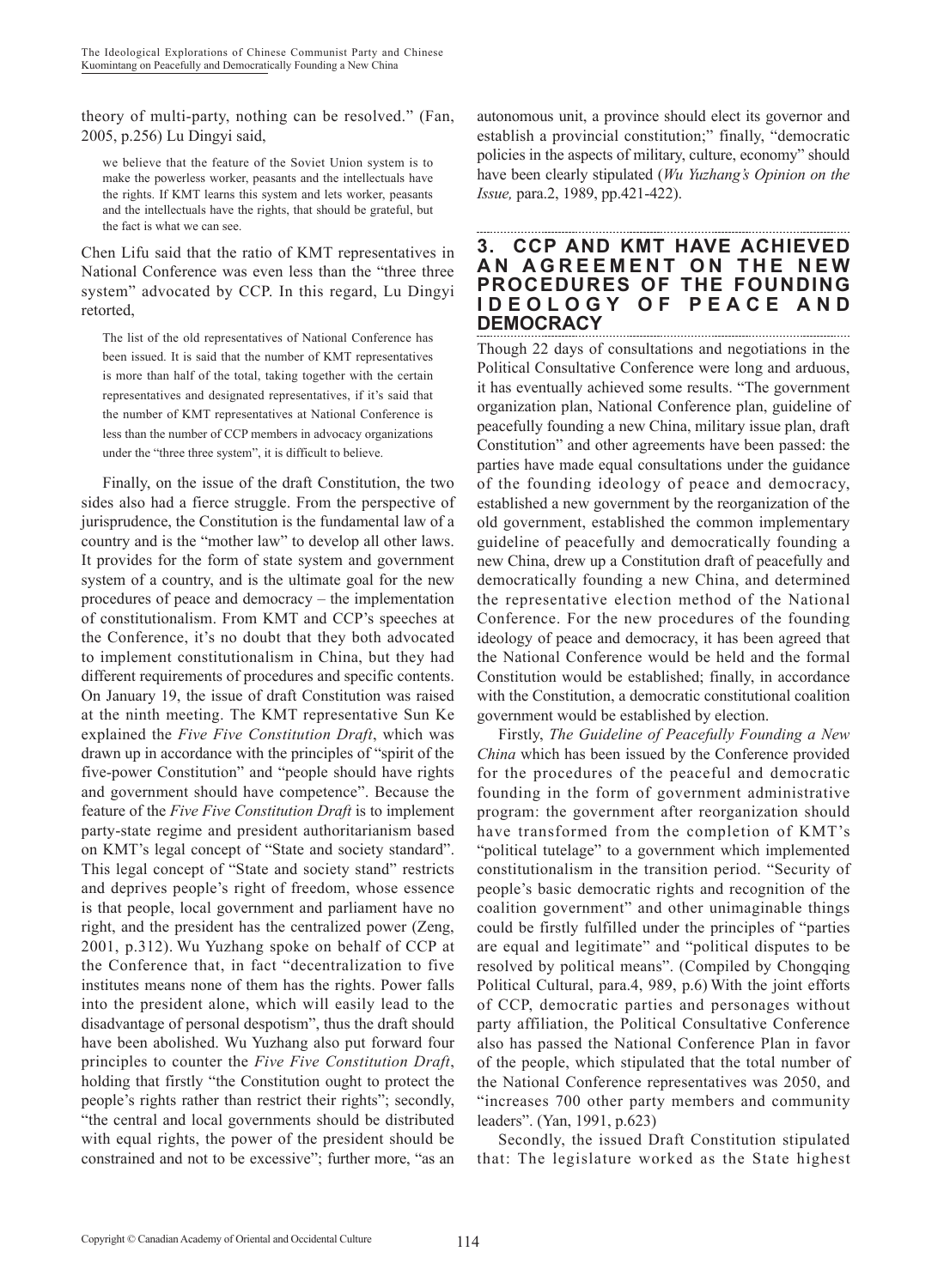legislative organ as that of parliamentary countries, which should have been directly elected by the voters. The relationship between the legislature and executive house was: the executive house was responsible to the legislature which was the highest executive organ. When the legislature had no confidence in all members of the executive house, executive house should have resigned or it should have requested the president to dismiss the legislature. Meanwhile, it stipulated that the Constitution enacted by the National Conference could not come into force without the approval from three quarters of the attendants. From the perspective of jurisprudence, such a system, though still cannot change the class nature of the national government, it is a step forward towards political democratization. Although it is not the new democracy program advocated by CCP, it is essentially a negation to KMT's one-party dictatorship and personal authoritarianism. Meanwhile, the Draft Constitution stipulated the principle of separation of powers between central and local governments, and stipulated that a province was the highest organ of local autonomy, its governor should have been elected by people, and a province should have established its provincial constitution, etc.. This kind of relationship between central and local governments actually borrows the structure of American federal government, namely, the Constitution gives powers to the federal government and federal members (Shen, 2003, p.120). "The liberated areas can keep the nature of new democracy according to local autonomy, which in fact, makes KMT admit CCP's political legitimacy and equal status in military." (Yan, 1991, p.625)

Thirdly, from the perspective of politics, the old Political Consultative Conference was a major political reform rather than a small political improvement. Compared to political improvement, political reform is usually translated to be a more substantial change in the political system, which is not only a simple quantitative change, more importantly, is the partial qualitative change in the total process of quantitative change. It is also a "revolution". (Wang, 1999, p.267) For the Political Consultative Conference resolution, its changing intensity to the political system of national government was enormous. Although it did not change the state system of Republic of China, it brought about a substantial change in terms of the form of government, which planned a national system with the legislature to serve as the parliament and the executive house as the cabinet. This was actually based on European and American parliamentary democracy and representative government, completely abandoned KMT's government design of separation of power, and effectively prevented KMT's intended "Party leader constitutionalism". The president's position has also changed. In the Draft Constitution of Political Consultative Conference, the president had only a symbol status of state head without the real power of an executive head. The state administrative power was kept in the hands of the executive house. The president's order was subject to the resolution of executive house, and appointment of officials was subject to the approval of the legislature or supervisory house (Compiled by Chongqing Political Cultural, para.4,989, p.484). These were beneficial to the people in a large part, which were meanwhile, also beneficial to the accumulation of revolutionary forces of the ruled class so as to create conditions for the complete transformation of society and politics (Wang, 1999, p.50). As Zhou Enlai said, to enrich the content of new democracy by the use of the old democratic form, and by the means of struggles, "to promote a variety of favorable conditions to be fully mature for the future of the new democratic victory." (Compiled by Chinese Communist Party, para.5, 1989, p.604)

Fourthly, the Political Consultative Conference's resolution has also become the "spell" to constrain KMT's one-party dictatorship. As mentioned earlier, January 1946 was a period which made people feels happy about the political situation as if China's peace and democracy was coming soon, so people were joyful. In fact, from a certain sense, the biggest winner of the Political Consultative Conference was neither CCP nor the "rightists" of KMT, but the "middle forces" of China Democratic League and the advocators of Anglo-American style democracy in KMT. However, under the condition at that time, a political consultative resolution of the new procedure mode of peace and democracy was in line with the peaceful and democratic expectation of people and welcomed by them. Therefore, CCP held a positive attitude to the resolution of Political Consultative Conference. When the Political Consultative Conference was closed, Comrade Zhou Enlai emphasized that CCP would like to "work together and long-term cooperate" with all parties and community leaders, and would make efforts to rectify and stop all speeches and behaviors which might result in obstacles and destruction so as to promote an earlier realization of the five agreements of the Political Consultative Conference.<sup>3</sup> This expressed CCP and CDL's sincerity and willingness that CCP would work together with CDL and other forces to urge KMT to follow the peacefully and democratically founding mode achieved at the Political Consultative Conference – a coalition government, implementation of democratic constitutionalism, and establishment of bourgeois democratic republic system. But the KMT die-hard force headed by Chiang Kai Shek refused to give "peace", and continued to provoke people's expectation for peace and democracy. Firstly in March 1946, KMT held the Second Plenary Session of the Sixth Central Committee and passed the so-called *Resolution on the Political* 

<sup>3</sup> *The Long-Tterm Cooperation of the Parties.* (1946, February 7). Chongqing: Xinhua Daily Editorial.